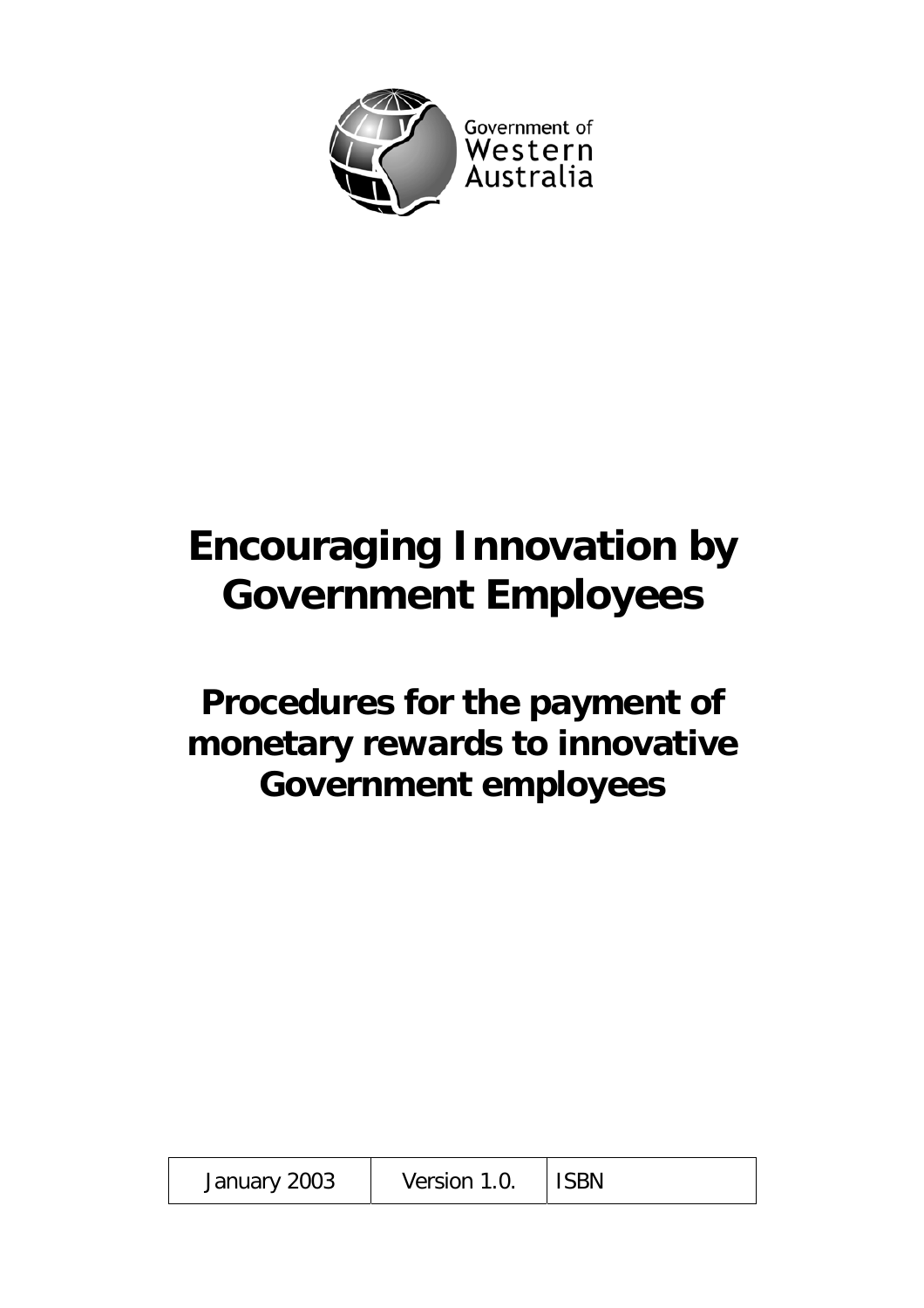© State of Western Australia, 2000 - 2003.

Published by the Department of Industry and Resources in conjunction with the Government Intellectual Property Policy Council. The copying of this document in whole or part for non-commercial purposes is permitted provided that appropriate acknowledgment is made of Department of Industry and Technology the Western Australian Government. Any other copying is not permitted without the express written consent of the Department of Industry and Technology.

Address inquiries to:

Principal Policy Officer Intellectual Property Department of Industry and Technology Level 5, Dumas House 2 Havelock Street WEST PERTH WA 6005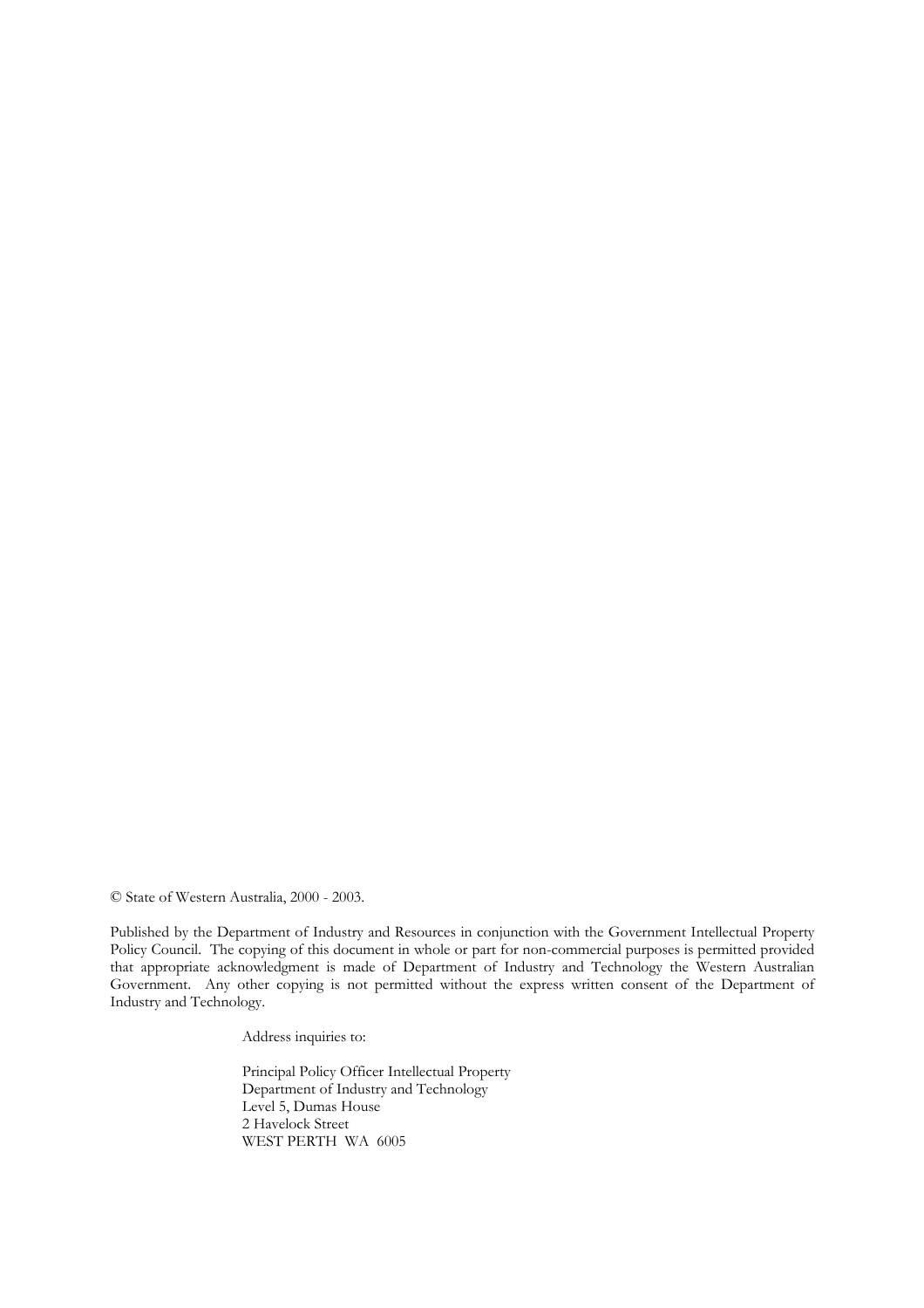# **CONTENTS**

| 1.  |                                                      |
|-----|------------------------------------------------------|
| 2.  | WHO MAY RECEIVE A REWARD UNDER THE IP POLICY? 1      |
| 3.  |                                                      |
| 4.  | FACTORS RELEVANT TO THE CHOICE AND LEVEL OF REWARD 2 |
| 5.  |                                                      |
| 6.  |                                                      |
|     | 6.1<br>6.2<br>6.3                                    |
| 7.  |                                                      |
| 8.  | PROMOTION AND DISSEMINATION OF REWARDS PROCEDURES 5  |
| 9.  |                                                      |
| 10. |                                                      |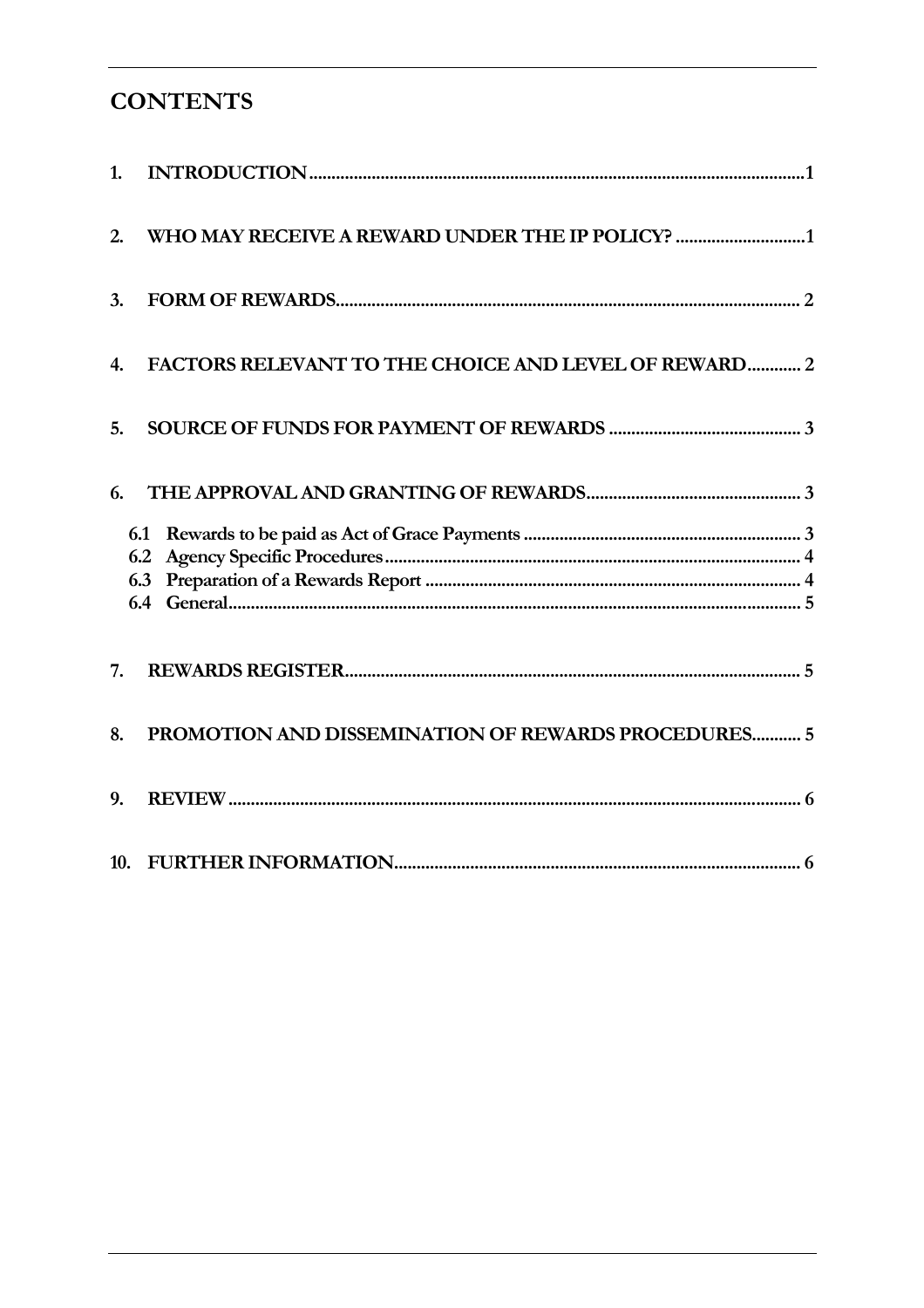# <span id="page-3-0"></span>**1. INTRODUCTION**

These procedures have been developed to provide direction to Government Agencies in the payment of monetary rewards to innovative Government employees under the Government Intellectual Property Policy 2003 (the IP Policy). On the issue of incentives the IP Policy provides:

*"Creativity and Innovation resulting in the creation of valuable or useful IP with Government Resources is encouraged and incentives are provided to Government employees where appropriate, noting that monetary rewards should only be paid from revenue received from the Commercialisation of the IP and can only be paid with the approval of Executive Council."*

The ability to provide innovative Government employees with rewards for developing or creating commercially valuable IP assets in the course of their work will provide an important incentive to be innovative and to comply with the IP Policy and may increase the profile of innovators in the public sector.

The provision of rewards also acknowledges that other organisations such as universities and research institutions provide rewards or bonuses based on the commercial success of their employees' innovations, and should assist in the retention of valued staff.

Government Agencies can put in place mechanisms for the provision of non-monetary rewards to employees who create or develop operationally valuable IP including recognition and public acknowledgment. For further information on non-monetary incentives or rewards agencies should contact the Department of Consumer and Employment Protection or the Public Sector Management Division of the Department of the Premier and Cabinet.

# **2. WHO MAY RECEIVE A REWARD UNDER THE IP POLICY?**

Monetary rewards under the IP Policy must only be paid when Government receives an income from the successful sale or commercialisation of a Government owned IP asset and must only be paid to people who are:

A. *Government employees*.

For the purpose of these Procedures this will include all Government employees, whether permanent or on fixed term contracts, or seconded from another agency or organisation, and persons ordinarily considered to be Government employees (including statutory office holders).

Rewards are not to be paid to contractors or consultants or persons in the judicial arm of Government or persons on boards, councils or committees (unless those persons are otherwise Government employees).

B. *Outstanding innovators*.

Rewards should not be paid every time an employee creates or further develops valuable IP. For instance, commercially valuable IP can sometimes be created through the application of repetitive or routine processes involving little creativity or inventiveness on the part of the creator. It is unlikely that persons creating IP assets in such a way will be eligible to receive rewards.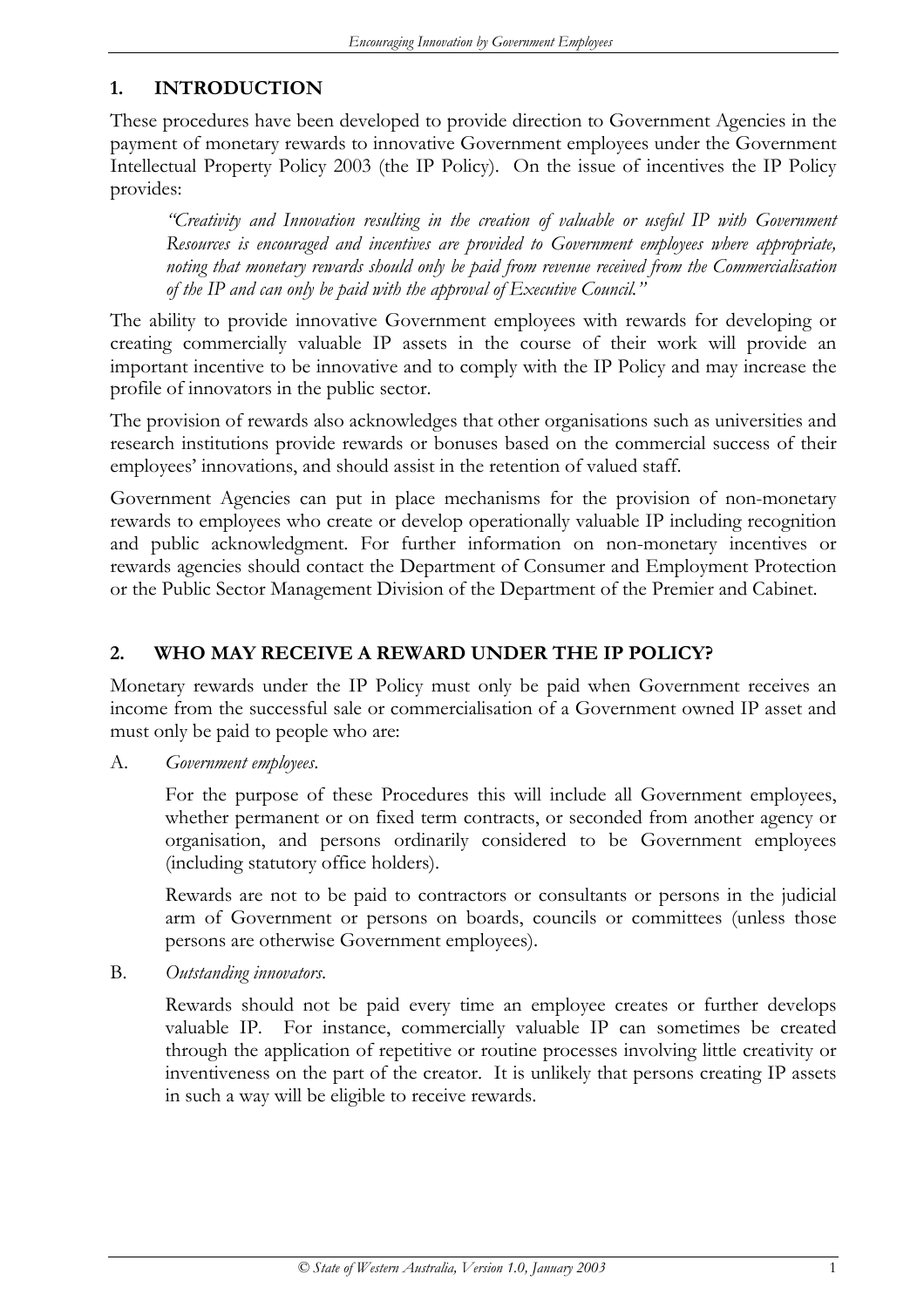<span id="page-4-0"></span>C. *Directly involved in the creation or further development of the IP*.

Rewards should only be paid to employees who make a significant direct contribution to the development of the asset. This can include, developing the innovative design of the assets which are then created by others. Rewards should not be paid to people for involvement in the commercialisation of IP assets unless that involvement constitutes further outstanding innovative development of the IP or the creation of new IP.

IP assets can be created by one person or a team of people and *rewards can be paid to an individual or individuals in a group*. Individuals in that group should only receive a reward if the meet the criteria addressed above. Members in such a group who are eligible to receive a reward must be treated fairly and equitably.

### **3. FORM OF REWARDS**

Monetary rewards to innovative Government employees under the IP Policy can take several different forms and have characteristics including:

- (a) lump sum cash payments;
- (b) percentage of revenue or royalties (or calculated by reference to revenue see note below) which can be capped at a maximum amount, for a set number of years or for an indefinite period;
- (c) periodic payment of a fixed amount for a set number of instalments;
- (d) periodic payment of differing amounts over a set number of instalments (eg: decreasing amounts over a fixed number of years);
- (e) payments which cease on the termination of the innovator's employment or some other event; and
- (f) a combination of fixed and revenue based payments.

# **4. FACTORS RELEVANT TO THE CHOICE AND LEVEL OF REWARD**

Factors relevant to the choice and level of reward to be provided to innovative Government employees include:

- (a) actual or realised commercial value of the IP asset;
- (b) whether the commercialisation is completed (ie: an outright sale of the asset or where there is no reasonable expectation of further income from the commercialisation of the asset) or whether the Government Agency may grant further licenses or receive more revenue from the asset's commercialisation (such as a continuing royalty flow);
- (c) amount of revenue obtained from the commercialisation of the IP asset;
- (d) cost of the asset's development;
- (e) cost of commercialising the asset;
- (f) proportion of work done in the asset's development subsequent to the work of the innovator;
- (g) difference between pay levels and reward structures in Government and the private sector or between public sectors;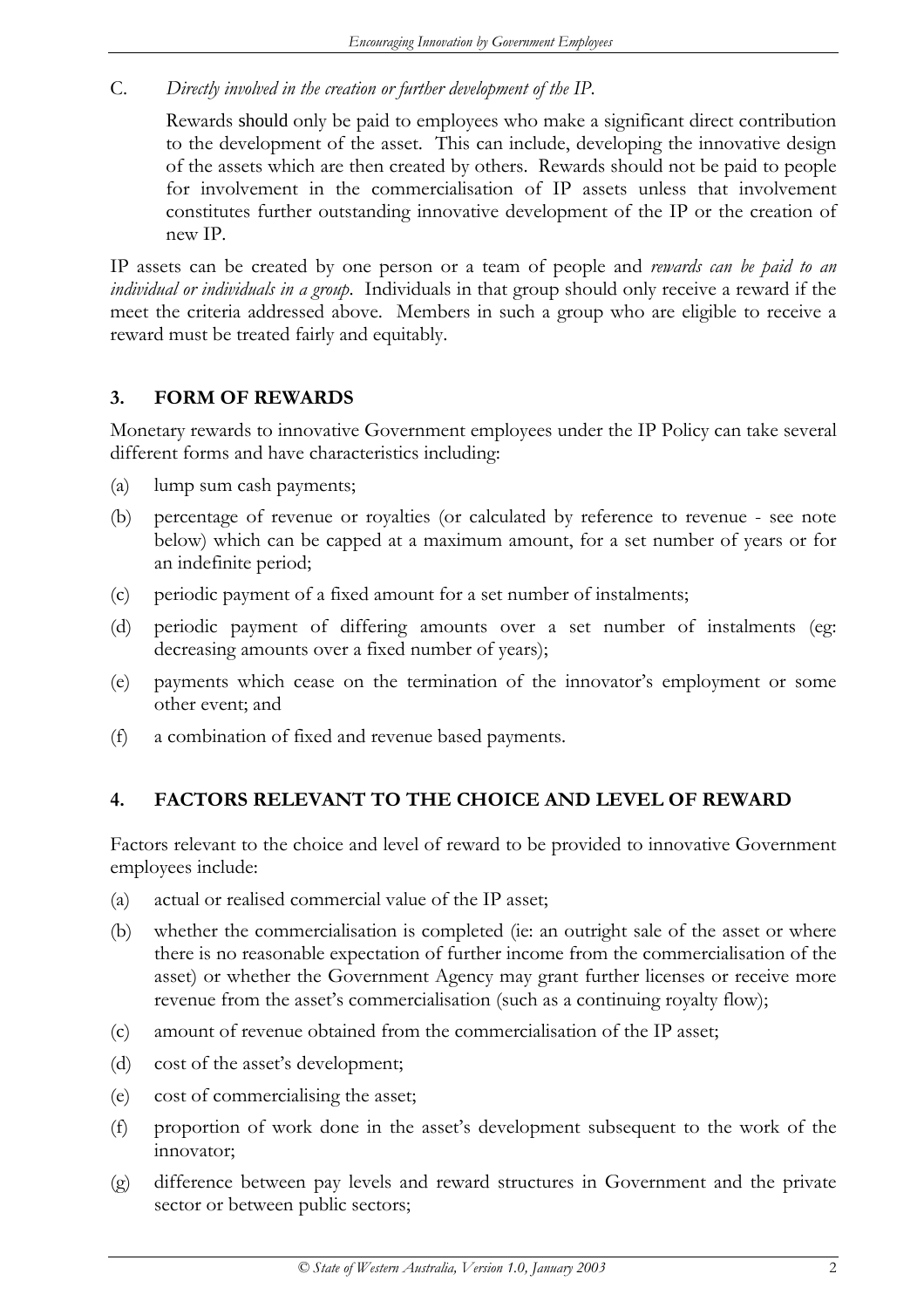- <span id="page-5-0"></span>(h) novelty or inventiveness of the intellectual property created; and
- (i) degree of innovation by the employee.

Before selecting the type and level of rewards the likely and potential revenue to be received from the commercialisation of the asset must be ascertained as best as possible.

When rewards are calculated by reference to revenue only the costs associated with the protection and commercialisation of the asset rather than its development costs should be deducted from revenue received. This is because IP assets are not generally developed by Government Agencies for the purpose of commercialisation and therefore the development costs should be considered to be sunk costs.

# **5. SOURCE OF FUNDS FOR PAYMENT OF REWARDS**

Rewards must only be paid under the IP Policy when the Government Agency receives revenue from the commercialisation of the IP asset. If the Government Agency has its own fund into which the revenue is paid then the rewards are to be paid from that fund. If the Government Agency has net appropriation arrangements with Treasury under s23A of the *Financial Administration and Audit Act 1985* (FAA Act) it should seek to have the arrangements varied so that it may utilise the retained revenue for the purpose of paying rewards.

Note: Unless specifically authorised to do so by legislation, Government Agencies must first pay any revenue from commercialisation of an IP asset into the authority's own fund or the Consolidated Fund before paying any reward to an employee. (s64 Constitution Act 1889).

# **6. THE APPROVAL AND GRANTING OF REWARDS**

Decisions on payment of rewards to innovative Government employees must be made by the relevant Minister on recommendation of that person's employer. The Minister's discretion must be exercised in an open and accountable manner. Any payment must only be made once all relevant approvals including by Executive Council, have been obtained.

Government Agencies should ensure that they are capable of determining their maximum contingent liability for payment of rewards. If rewards are to be calculated as a percentage of revenue received and paid under the proposed mechanism, the maximum contingent liability must be no more than \$50,000 (see section 6.1 below).

# **6.1 Rewards to be paid as Act of Grace Payments**

Rewards can only be paid as Act of Grace payments through the mechanism that existed before the enactment for section 58B of the FAA Act, ie with the approval of the Executive Council

At the time of the release of these procedures payments under the s58B mechanism can be for no more than \$50,000 (regulation 25 of the *Financial Administration Regulations 1986*) and rewards paid in accordance with these procedures must not exceed that amount. If a reward is paid as a periodic payment, such as one linked to a percentage of the revenue received from the commercialisation of an innovation, the approval must clearly indicate that it is for a total amount of no more than \$50,000.

If a reward linked to a percentage of revenue received is granted under the proposed mechanism and the amount of revenue from an IP asset's commercialisation later exceeds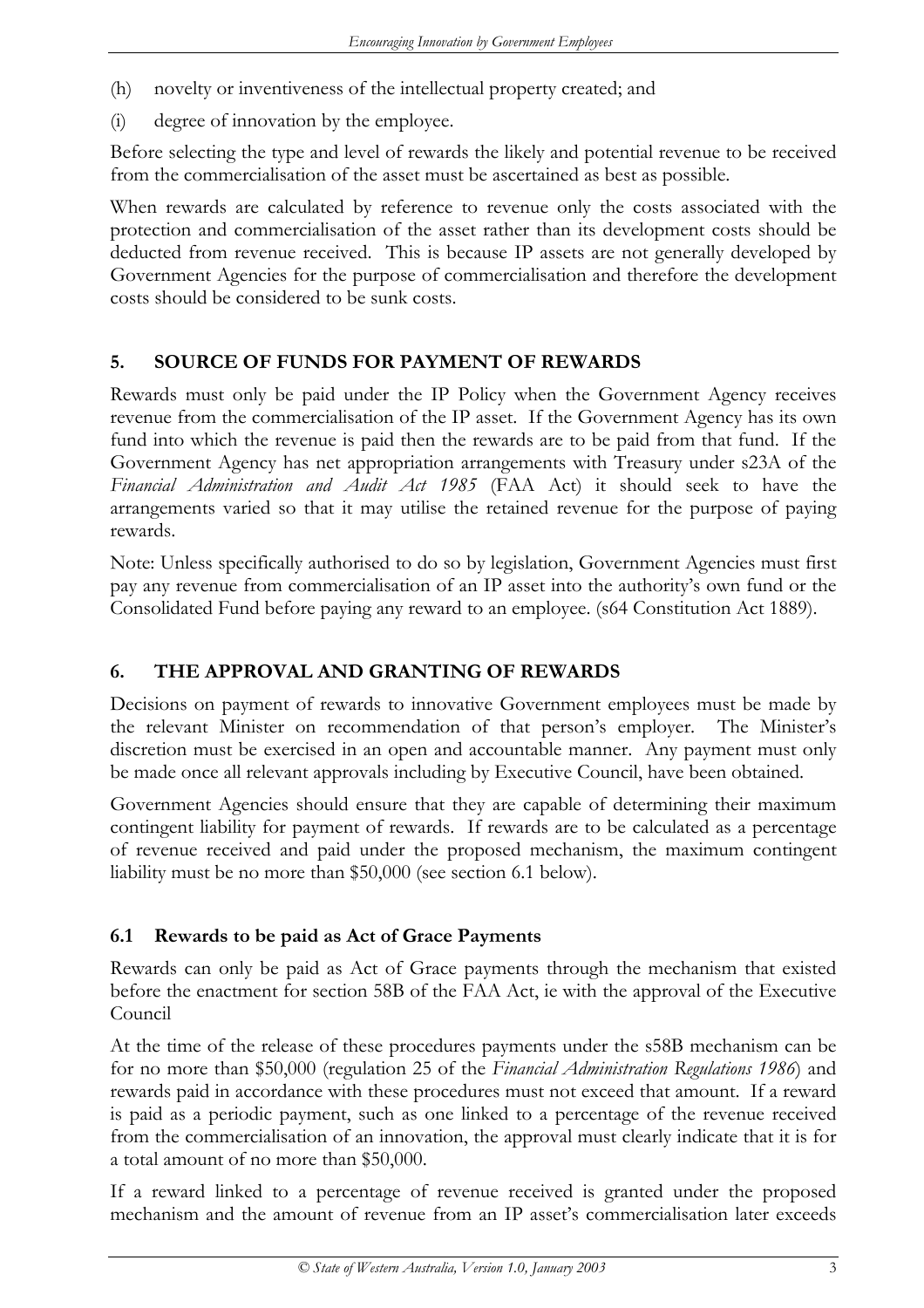<span id="page-6-0"></span>expectations, whereby the percentage of revenue would exceed the approval's limit of \$50,000, it is possible to seek the approval of Executive Council to extend the reward past \$50,000. In such circumstances the approval of Executive Council must be sought and obtained before paying an employee more than \$50,000.

Government Agencies should note that the Treasurer's consent may be required if the authority wishes to pay the reward from retained revenues under a net appropriation agreement under s23A of the FAA Act. Unless the agreement already permits payment of such rewards it may be necessary to vary that agreement to permit the use of retained revenues for that purpose.

### **6.2 Agency Specific Procedures**

Government Agencies that regularly develop, manage and commercialise IP may wish to develop and put in place agency-specific procedures or policies to provide additional guidance in relation to the provision of rewards. Authorities can also establish a committee to investigate the payment of rewards to staff and make recommendations on the payment of rewards. Any agency-specific procedures or policies must be consistent with these procedures and must not limit the decision maker's discretion.

Agency-specific procedures or policies can address issues including:

- (a) the manner in which the provision of a reward is instituted, ie: by application or nomination;
- (b) issues confined to the agency that are relevant to when rewards should be provided;
- (c) the type of rewards to be offered;
- (d) details on the establishment and constitution of the agency's IP rewards committee;
- (e) details of non-monetary rewards that may be available; and
- (f) when and how to recognise and acknowledge innovators.

#### **6.3 Preparation of a Rewards Report**

Government Agencies must prepare a report to outline the proposed reward, the reasoning behind its provision and its calculation. The report must contain sufficient information to enable the Director General, board or other employer and the Minister to make an informed recommendation and decision respectively. The report must provide the following information:

- (a) details of the recipient of the reward (position, role, level, salary, length of service);
- (b) details of the IP asset the employee created (or if created by a team, the extent of the recipient's contribution);
- (c) the monetary value of the reward (to the extent it can be calculated ie: the amount paid to employee or the estimated cost to the agency of provision of the reward);
- (d) the nature of the reward (lump sum, periodic, fixed or calculated by reference to revenue etc);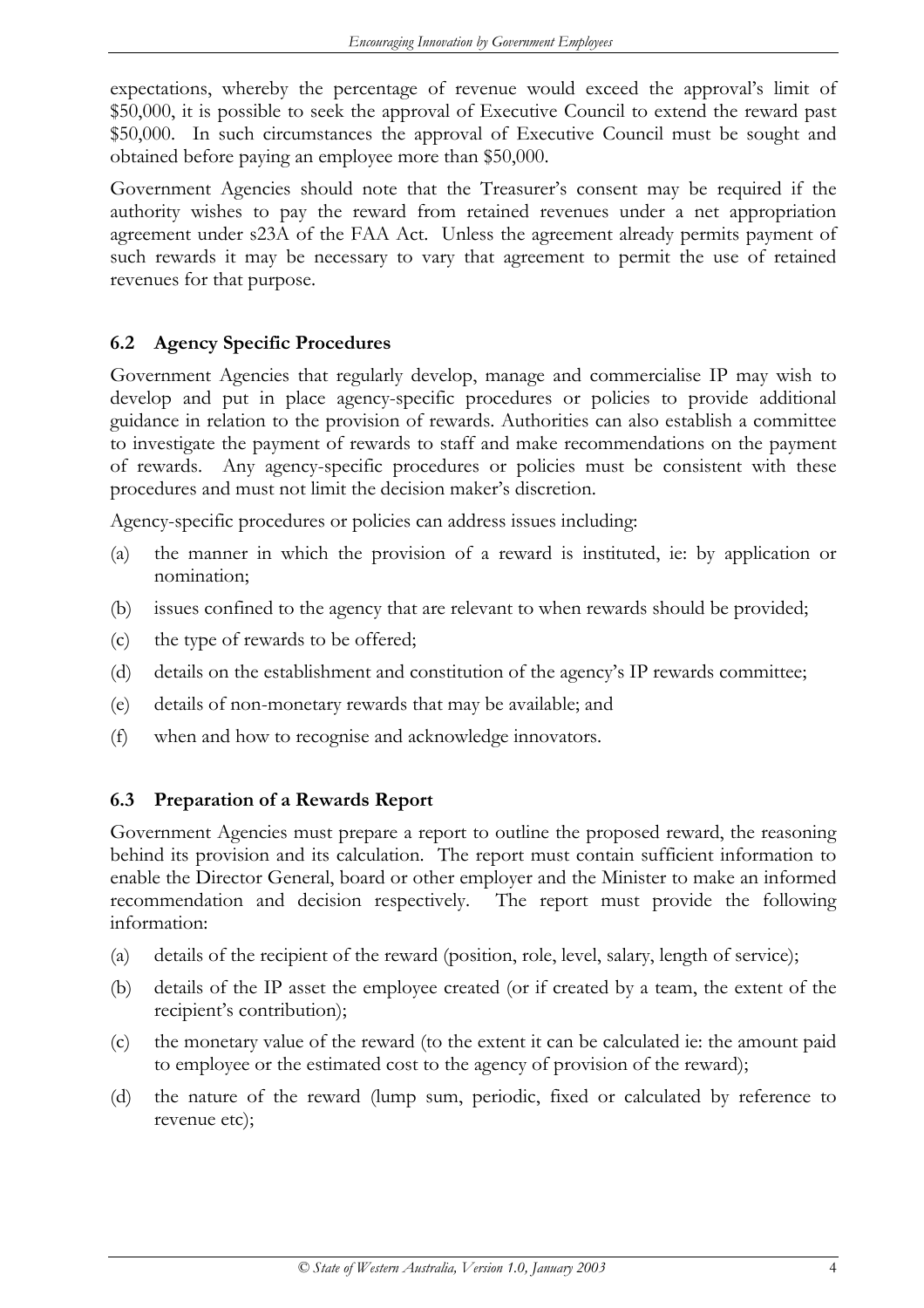- <span id="page-7-0"></span>(e) the manner of calculation of the reward (eg: by reference to amount of revenue raised through the commercialisation of that asset – royalty equivalent, is the royalty equivalent capped at a maximum amount); and
- (f) the terms and conditions of the reward (eg: paid only while employed by the agency, in the public service, periodic payment for a fixed duration).

The report should be prepared by the person or group of persons within the Government Agency who are assigned with the responsibility of managing the agency's IP assets. The report will not only assist in making the decision in relation to the payment of rewards but will also be invaluable for audit purposes.

#### **6.4 General**

If a monetary reward is to be paid to a public sector innovator by a series of instalments rather than a lump sum cash payment, the Government Agency should execute a deed of gift to make the employee's reward a legally enforceable entitlement. Government Agencies must ensure that their obligation to pay a reward under such a deed does not exceed the terms of the approval given (note the \$50,000 limit above at 6.1).

A reward must not be given as an entitlement or included in the terms and conditions of a Government employee's employment (including Enterprise Bargaining Agreements). The payment of an agreed reward by instalments may however be linked to the continuation of the innovator's employment.

Tax implications must be carefully considered by the Government Agency and potential recipient of the reward in advance of payment of reward. Government Agencies must not provide advice to the reward recipient as the recipient's tax position is a matter for the recipient to determine by getting his or her own advice.

In providing rewards, Government Agencies are encouraged to consider issues such as the potential for the payment of rewards to be divisive within the authority. It is suggested that problems can be avoided by ensuring rewards are only granted in outstanding cases. Government Agencies must have grievance mechanisms in place to address any complaints by staff in relation to the provision of rewards in accordance with the Public Sector Standards in Human Resource Management issued by the Public Sector Standards Commissioner.

# **7. REWARDS REGISTER**

Government Agencies must maintain a register of rewards provided to employees containing such information as contained in rewards reports (refer to 6.3 above). . It is suggested that Government Agencies may find it useful or convenient to link the rewards register to their IP asset register.

# **8. PROMOTION AND DISSEMINATION OF REWARDS PROCEDURES**

Government Agencies should advise all staff of the availability of rewards under the IP Policy and should provide them with access to these procedures and any agency-specific policies or procedures developed by the Government Agencies in relation to the provision of rewards.